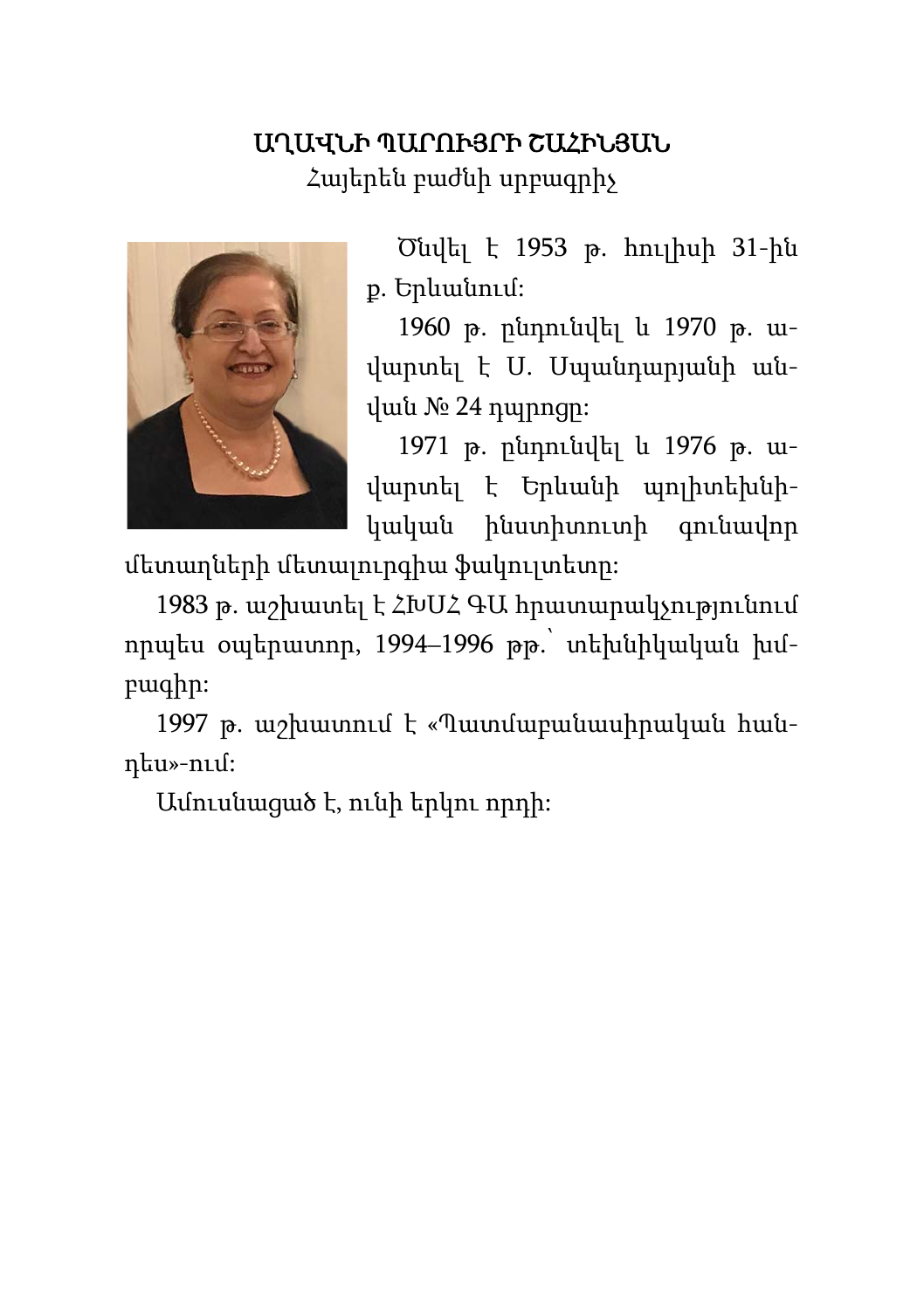## **АГАВНИ ПАРУЙРОВНА ШАГИНЯН**

Корректор армянского отдела



Родилась 31 июля 1953 г. в г. Ереване.

В 1960 г. поступила и в 1970 г. окончила школу № 24 им. С. Спандаряна г. Еревана.

В 1971 г. поступила и в 1976 г. окончила факультет металлургии цветных металлов Ереванского по-

литехнического института.

В 1983 г. работала в Издательстве АН АрмССР оператором, в 1994–1996 гг. – техническим редактором.

С 1997 г. работает в редакции «Историко-филологического» журнала.

Замужем, имеет двух сыновей.